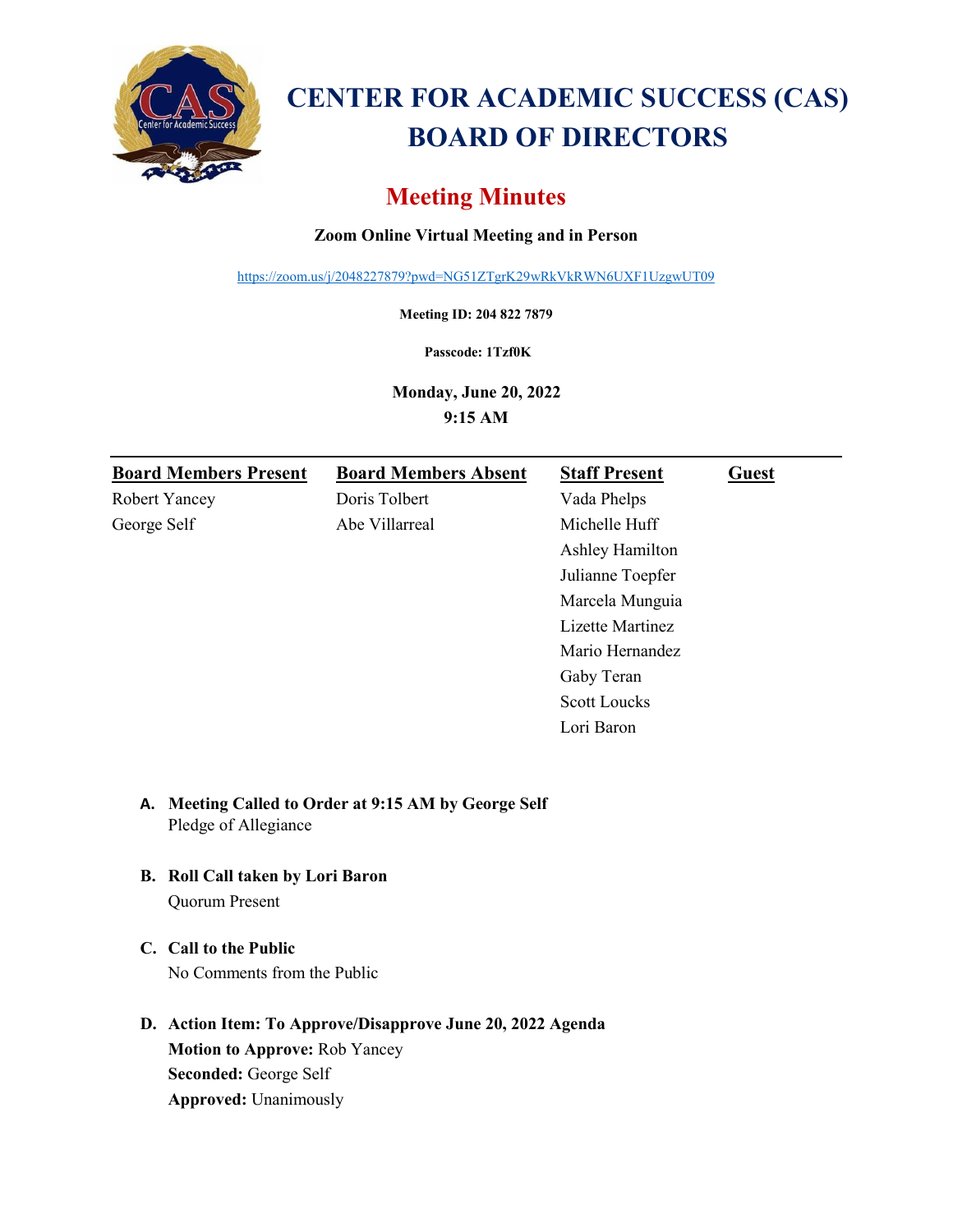- **E. Action Item: To Approve/Disapprove the May 9, 2022 Minutes Motion to Approve:** Rob Yancey **Seconded:** George Self **Approved:** Unanimously
- **F. Action Item: To Approve/Disapprove the FY23 Proposed Budget Motion to Approve:** Rob Yancey **Seconded:** George Self **Approved:** Unanimously
- **G. Action Item: To Approve/Disapprove Teacher Evaluation Tool Motion to Approve:** Rob Yancey **Seconded:** George Self **Approved:** Unanimously

#### **H. Business/Finance**

The report is in the packet.

#### **I. Report on Current Legislation**

George Self: There is a bill requiring Charter Schools to have a written policy regarding perspective parents visits, tours and classroom observation. Marcela and Julie will draft a policy. This will be on the July agenda.

#### **J. Principals' Reports**

#### **Douglas CAS Report**

The report is in the packet. 18 teachers attended Leading Change in Tucson. It was very motivational.

#### **Sierra Vista CAS Report**

The report is in the packet.

#### **K. Building Maintenance, Security & IT**

The report is in the packet. We are removing the water fountains that will result in a monthly savings of \$700.

#### **L. Human Resources Report**

The report is in the packet.